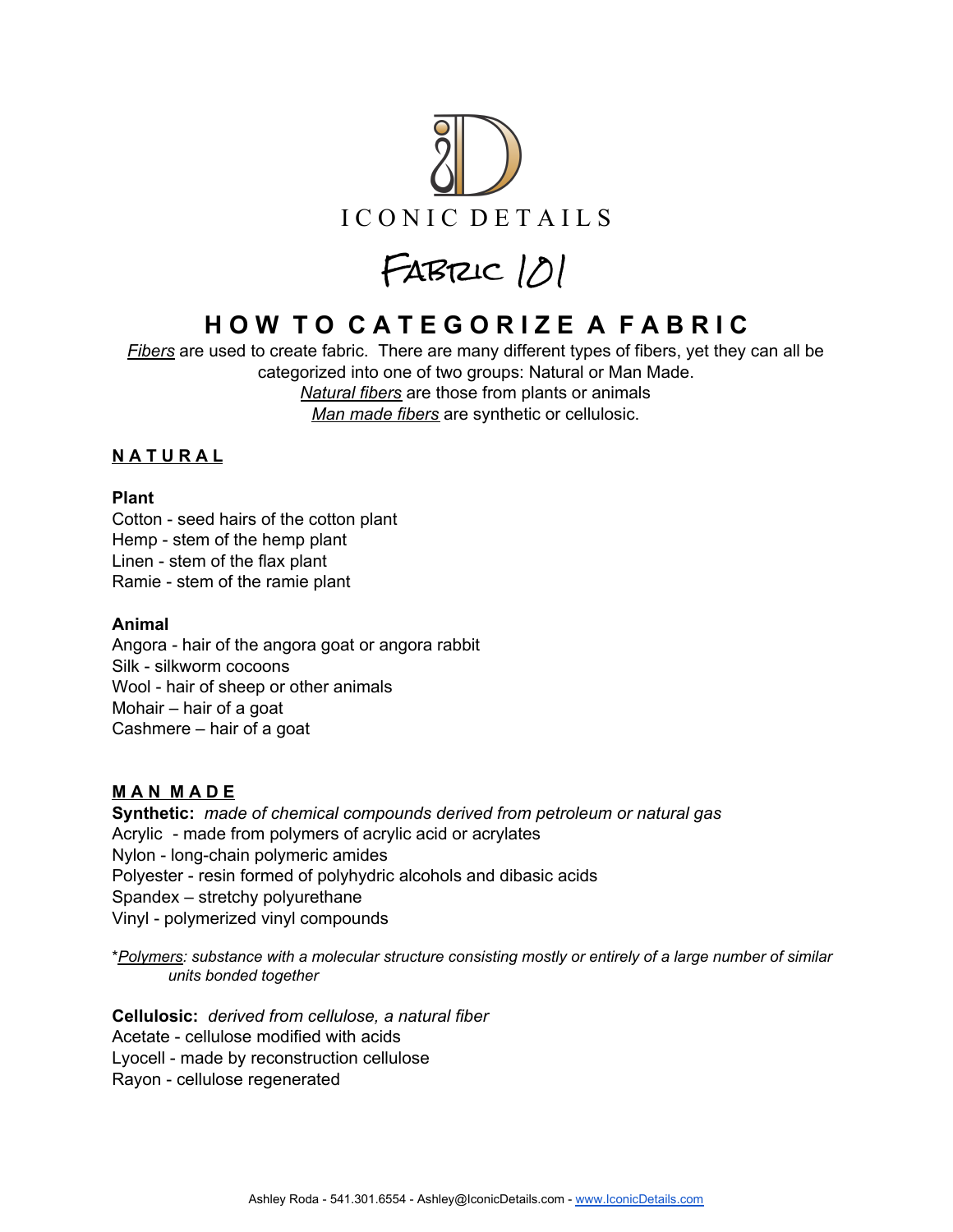## **F A B R I C V O C A B U L A R Y**

- **Yarn:** most methods of fabric construction require that fiber is first formed into yarn. "Yarn" is not always thick as we commonly think, it can also be thin like a thread.
- **Woven:** created from the intersection of two sets of yarn.
- **Knit:** created by looping a yarn through itself.
- **Drape:** used to describe how a fabric behaves when allowed to fall against itself or in folds.
- **Body:** used to describe how firm a fabric is.
- **Nap:** used to describe any soft, fuzzy surface such as those found on flannel or pile fabrics. Often used to indicate a fabric which has a directional nap, such as velvet, or the direction of the nap.
- **Blends:** not all fabrics are composed of just one fiber. Often, different fibers are blended together. Factors that can influence the creation of such a blend may include cost, durability, availability and how readily the fabric accepts dye.

### **F I B E R C H A R A C T E R I S T I C S**

- **Natural:** breathe and wrinkle, are usually cool in warm weather & warm in cold weather
- **Synthetics:** don't breathe or wrinkle, are usually not very comfortable in warm weather
- **Cellulosic:** breathe better than synthetics, but usually not as well as natural fibers
- **Cotton:** breathe, are absorbent, wrinkle and shrink easily
- **Linen:** breath, are extremely durable, wrinkle like crazy and great for warm weather
- **Nylon:** tough, lightweight and elastic
- **Polyester:** don't breathe, resistant to wrinkles and is generally durable
- **Rayon**: breathe, drapes well and slightly heavier than other lightweight fabrics, like cotton
- **Silk:** has a high tensile strength and resists abrasion
- **Lycra/Spandex**: highly elastic and good for movement
- **Wool:** retains warmth even when wet, a more heavy fiber and some people have an allergy to it